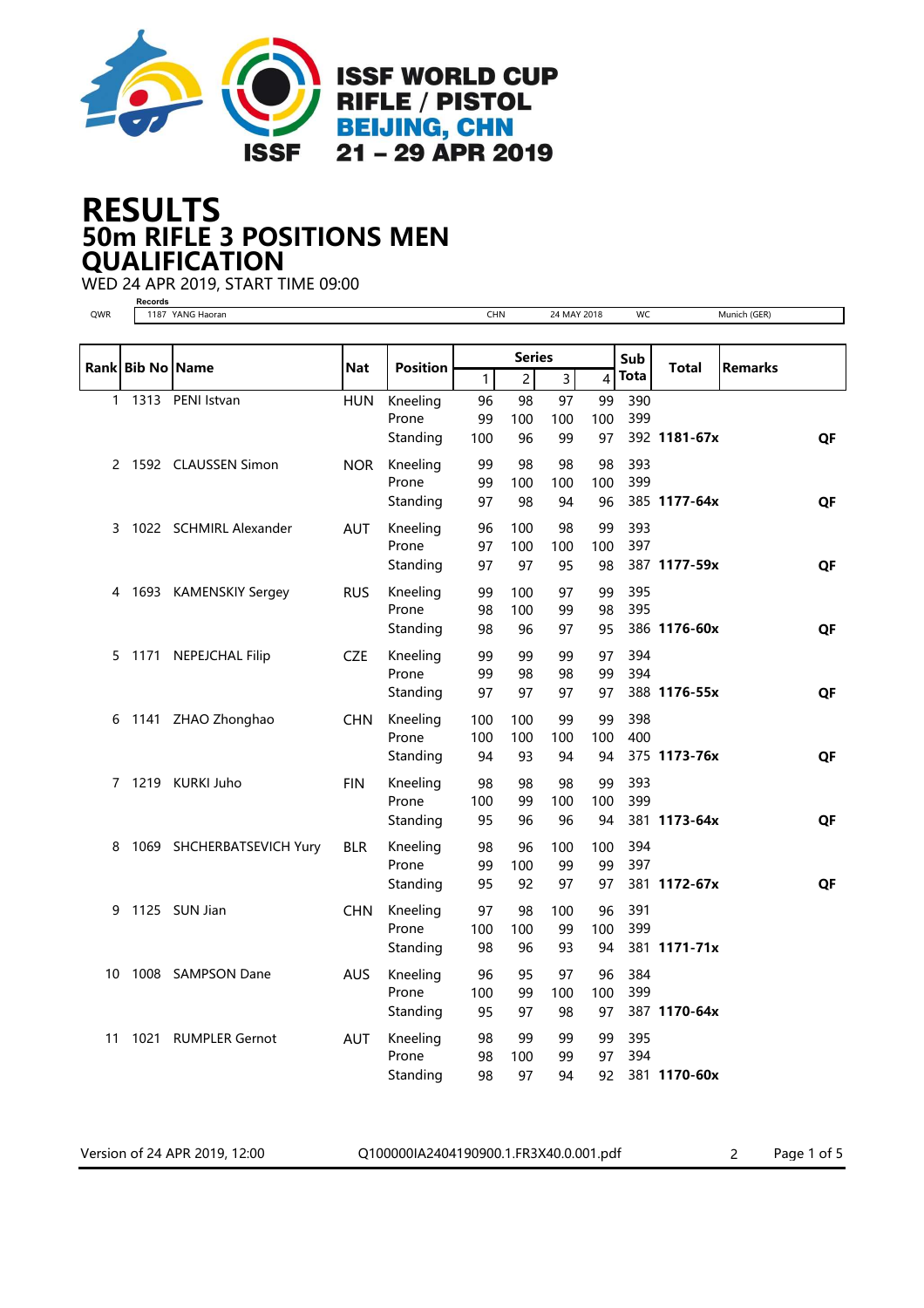|    | Rank Bib No Name |                              | <b>Nat</b> | <b>Position</b>   | <b>Series</b> |                | Sub            | <b>Total</b>            | <b>Remarks</b> |              |  |
|----|------------------|------------------------------|------------|-------------------|---------------|----------------|----------------|-------------------------|----------------|--------------|--|
|    |                  |                              |            |                   | 1             | $\overline{c}$ | $\overline{3}$ | $\overline{\mathbf{4}}$ | <b>Tota</b>    |              |  |
|    |                  | 12 1746 SEBIC Milenko        | <b>SRB</b> | Kneeling          | 95            | 100            | 98             | 99                      | 392            |              |  |
|    |                  |                              |            | Prone             | 100           | 99             | 100            | 99                      | 398            |              |  |
|    |                  |                              |            | Standing          | 94            | 99             | 94             | 93                      |                | 380 1170-57x |  |
|    |                  | 13 1135 YANG Haoran          | <b>CHN</b> | Kneeling          | 98            | 97             | 97             | 94                      | 386            |              |  |
|    |                  |                              |            | Prone             | 99            | 98             | 100            | 99<br>96                | 396            | 388 1170-54x |  |
|    |                  |                              |            | Standing          | 98            | 96             | 98             |                         |                |              |  |
|    |                  | 14 1244 RAYNAUD Alexis       | <b>FRA</b> | Kneeling<br>Prone | 95            | 98             | 97             | 97                      | 387            |              |  |
|    |                  |                              |            | Standing          | 100<br>96     | 99<br>97       | 100<br>99      | 98<br>94                | 397            | 386 1170-51x |  |
|    |                  |                              |            |                   |               |                |                |                         |                |              |  |
| 15 |                  | 1595 LARSEN Henrik           | <b>NOR</b> | Kneeling<br>Prone | 99<br>99      | 99<br>100      | 99<br>99       | 98<br>100               | 395<br>398     |              |  |
|    |                  |                              |            | Standing          | 94            | 94             | 95             | 93                      |                | 376 1169-62x |  |
| 16 |                  | 1745 PLETIKOSIC Stevan       | <b>SRB</b> | Kneeling          | 97            | 100            | 98             | 97                      | 392            |              |  |
|    |                  |                              |            | Prone             | 100           | 100            | 100            | 100                     | 400            |              |  |
|    |                  |                              |            | Standing          | 96            | 92             | 93             | 96                      |                | 377 1169-57x |  |
| 17 |                  | 1487 KIM Jonghyun            | <b>KOR</b> | Kneeling          | 98            | 99             | 99             | 98                      | 394            |              |  |
|    |                  |                              |            | Prone             | 100           | 99             | 100            | 100                     | 399            |              |  |
|    |                  |                              |            | Standing          | 94            | 94             | 95             | 93                      |                | 376 1169-53x |  |
| 18 |                  | 1409 DE NICOLO Marco         | <b>ITA</b> | Kneeling          | 98            | 99             | 99             | 97                      | 393            |              |  |
|    |                  |                              |            | Prone             | 100           | 99             | 99             | 99                      | 397            |              |  |
|    |                  |                              |            | Standing          | 91            | 96             | 95             | 96                      |                | 378 1168-59x |  |
| 19 |                  | 1230 BAUDOUIN Brian          | <b>FRA</b> | Kneeling          | 97            | 97             | 96             | 99                      | 389            |              |  |
|    |                  |                              |            | Prone             | 99            | 98             | 98             | 100                     | 395            |              |  |
|    |                  |                              |            | Standing          | 95            | 97             | 97             | 94                      |                | 383 1167-57x |  |
| 20 |                  | 1221 LEPPA Aleksi            | <b>FIN</b> | Kneeling          | 100           | 96             | 95             | 98                      | 389            |              |  |
|    |                  |                              |            | Prone             | 99            | 100            | 96             | 98                      | 393            | 385 1167-56x |  |
|    |                  |                              |            | Standing          | 96            | 96             | 98             | 95                      |                |              |  |
| 21 |                  | 1220 LANGSTROM Sebastian     | <b>FIN</b> | Kneeling<br>Prone | 96<br>99      | 98<br>98       | 93             | 96                      | 383<br>395     |              |  |
|    |                  |                              |            | Standing          | 99            | 95             | 99<br>96       | 99<br>98                |                | 388 1166-56x |  |
|    |                  |                              |            |                   |               |                |                |                         |                |              |  |
|    |                  | 22 1379 NOROUZIYAN Pourya    | IRI        | Kneeling<br>Prone | 98<br>100     | 95<br>99       | 98<br>98       | 97<br>98                | 388<br>395     |              |  |
|    |                  |                              |            | Standing          | 96            | 97             | 95             | 95                      |                | 383 1166-53x |  |
|    |                  | 23 1782 OLSSON Karl          | <b>SWE</b> | Kneeling          | 97            | 97             | 100            | 98                      | 392            |              |  |
|    |                  |                              |            | Prone             | 98            | 100            | 99             | 99                      | 396            |              |  |
|    |                  |                              |            | Standing          | 95            | 96             | 94             | 92                      |                | 377 1165-64x |  |
|    |                  | 24 1172 NYMBURSKY Petr       | <b>CZE</b> | Kneeling          | 99            | 100            | 96             | 98                      | 393            |              |  |
|    |                  |                              |            | Prone             | 98            | 100            | 100            | 100                     | 398            |              |  |
|    |                  |                              |            | Standing          | 95            | 93             | 93             | 93                      |                | 374 1165-63x |  |
|    |                  | 25 1267 DALLINGER Maximilian | <b>GER</b> | Kneeling          | 93            | 99             | 96             | 98                      | 386            |              |  |
|    |                  |                              |            | Prone             | 99            | 100            | 96             | 100                     | 395            |              |  |
|    |                  |                              |            | Standing          | 96            | 99             | 93             | 96                      |                | 384 1165-61x |  |
|    |                  | 26 1902 SHERRY Timothy       | <b>USA</b> | Kneeling          | 96            | 98             | 97             | 98                      | 389            |              |  |
|    |                  |                              |            | Prone             | 100           | 100            | 97             | 99                      | 396            |              |  |
|    |                  |                              |            | Standing          | 97            | 95             | 93             | 95                      |                | 380 1165-60x |  |
|    |                  | 27 1364 SINGH Chain          | <b>IND</b> | Kneeling          | 99            | 98             | 96             | 97                      | 390            |              |  |
|    |                  |                              |            | Prone<br>Standing | 99<br>96      | 98<br>92       | 98<br>94       | 100<br>98               | 395            | 380 1165-55x |  |
|    |                  |                              |            |                   |               |                |                |                         |                |              |  |
|    |                  |                              |            |                   |               |                |                |                         |                |              |  |

Version of 24 APR 2019, 12:00 Q100000IA2404190900.1.FR3X40.0.001.pdf 2 Page 2 of 5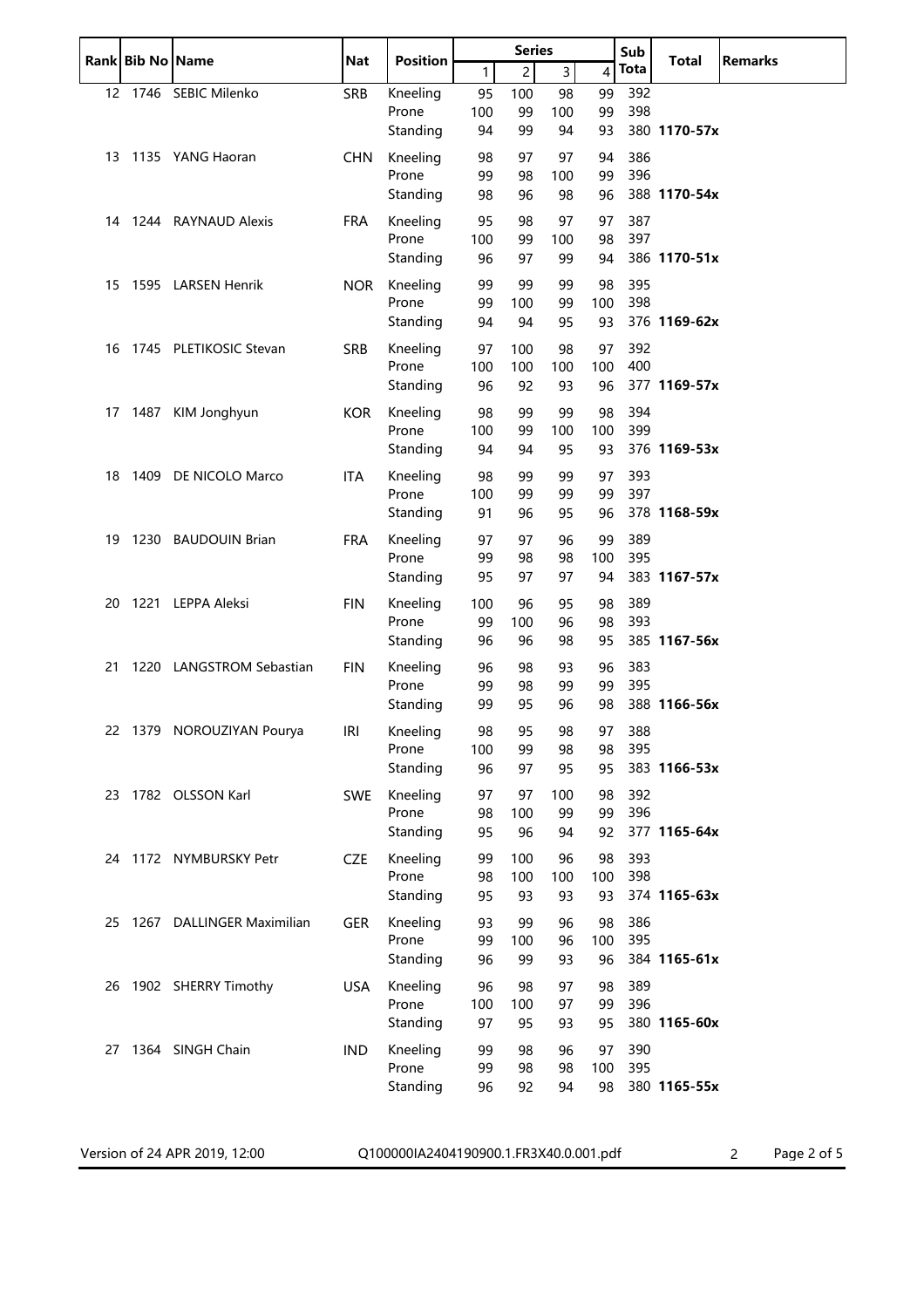|    | Rank Bib No Name |                             | <b>Nat</b> | <b>Position</b> | <b>Series</b> |                | Sub            |                | <b>Total</b> | <b>Remarks</b> |  |
|----|------------------|-----------------------------|------------|-----------------|---------------|----------------|----------------|----------------|--------------|----------------|--|
|    |                  |                             |            |                 | $\mathbf{1}$  | $\overline{c}$ | $\overline{3}$ | $\overline{4}$ | <b>Tota</b>  |                |  |
| 28 |                  | 1155 PETANJEK Borna         | <b>CRO</b> | Kneeling        | 97            | 97             | 96             | 97             | 387          |                |  |
|    |                  |                             |            | Prone           | 97            | 98             | 100            | 98             | 393          |                |  |
|    |                  |                             |            | Standing        | 96            | 96             | 96             | 97             |              | 385 1165-54x   |  |
| 29 |                  | 1492 KIM Sang Do            | KOR        | Kneeling        | 100           | 96             | 99             | 99             | 394          |                |  |
|    |                  |                             |            | Prone           | 97            | 98             | 96             | 99             | 390          |                |  |
|    |                  |                             |            | Standing        | 94            | 99             | 94             | 94             |              | 381 1165-51x   |  |
| 30 |                  | 1879 TSARKOV Oleh           | <b>UKR</b> | Kneeling        | 98            | 99             | 97             | 94             | 388          |                |  |
|    |                  |                             |            | Prone           | 100           | 99             | 100            | 100            | 399          |                |  |
|    |                  |                             |            | Standing        | 94            | 97             | 94             | 92             |              | 377 1164-66x   |  |
| 31 |                  | 1758 LOCHBIHLER Jan         | <b>SUI</b> | Kneeling        | 99            | 96             | 99             | 99             | 393          |                |  |
|    |                  |                             |            | Prone           | 99            | 100            | 98             | 97             | 394          |                |  |
|    |                  |                             |            | Standing        | 96            | 94             | 92             | 95             |              | 377 1164-65x   |  |
|    |                  | 32 1064 CHARHEIKA Illia     | <b>BLR</b> | Kneeling        | 96            | 96             | 99             | 97             | 388          |                |  |
|    |                  |                             |            | Prone           | 99            | 100            | 100            | 99             | 398          |                |  |
|    |                  |                             |            | Standing        | 94            | 94             | 91             | 99             |              | 378 1164-63x   |  |
|    |                  | 33 1351 KUMAR Parul         | <b>IND</b> | Kneeling        | 98            | 98             | 99             | 99             | 394          |                |  |
|    |                  |                             |            | Prone           | 98            | 98             | 96             | 99             | 391          |                |  |
|    |                  |                             |            | Standing        | 98            | 95             | 96             | 90             |              | 379 1164-56x   |  |
| 34 |                  | 1102 RIZOV Anton            | <b>BUL</b> | Kneeling        | 97            | 100            | 97             | 96             | 390          |                |  |
|    |                  |                             |            | Prone           | 99            | 100            | 99             | 99             | 397          |                |  |
|    |                  |                             |            | Standing        | 92            | 96             | 93             | 96             |              | 377 1164-54x   |  |
|    |                  | 35 1312 PEKLER Zalan        | <b>HUN</b> | Kneeling        | 98            | 96             | 96             | 99             | 389          |                |  |
|    |                  |                             |            | Prone           | 98            | 98             | 97             | 97             | 390          |                |  |
|    |                  |                             |            | Standing        | 97            | 98             | 95             | 95             |              | 385 1164-53x   |  |
| 36 |                  | 1407 BACCI Lorenzo          | ITA        | Kneeling        | 100           | 100            | 99             | 96             | 395          |                |  |
|    |                  |                             |            | Prone           | 98            | 100            | 99             | 99             | 396          |                |  |
|    |                  |                             |            | Standing        | 95            | 94             | 91             | 92             |              | 372 1163-53x   |  |
|    |                  | 37 1872 KULISH Serhiy       | <b>UKR</b> | Kneeling        | 97            | 99             | 99             | 95             | 390          |                |  |
|    |                  |                             |            | Prone           | 100           | 98             | 96             | 97             | 391          |                |  |
|    |                  |                             |            | Standing        | 94            | 97             | 96             | 95             |              | 382 1163-47x   |  |
|    |                  | 38 1699 LOUGINETS Nazar     | <b>RUS</b> | Kneeling        | 95            | 99             | 99             | 98             | 391          |                |  |
|    |                  |                             |            | Prone           | 97            | 96             | 99             | 98             | 390          |                |  |
|    |                  |                             |            | Standing        | 96            | 95             | 94             | 96             |              | 381 1162-46x   |  |
|    |                  | 39 1555 NYANTAI Bayaraa     | MGL        | Kneeling        | 96            | 98             | 98             | 98             | 390          |                |  |
|    |                  |                             |            | Prone           | 98            | 100            | 99             | 99             | 396          |                |  |
|    |                  |                             |            | Standing        | 95            | 93             | 93             | 95             |              | 376 1162-42x   |  |
| 40 |                  | 1878 SUKHORUKOV Yuriy       | <b>UKR</b> | Kneeling        | 99            | 100            | 98             | 99             | 396          |                |  |
|    |                  |                             |            | Prone           | 97            | 100            | 100            | 98             | 395          |                |  |
|    |                  |                             |            | Standing        | 92            | 94             | 91             | 92             |              | 369 1160-64x   |  |
| 41 |                  | 1017 MATHIS Thomas          | AUT        | Kneeling        | 98            | 97             | 99             | 99             | 393          |                |  |
|    |                  |                             |            | Prone           | 100           | 100            | 100            | 98             | 398          |                |  |
|    |                  |                             |            | Standing        | 96            | 94             | 88             | 91             |              | 369 1160-55x   |  |
|    |                  | 42 1450 YAMASHITA Toshikazu | <b>JPN</b> | Kneeling        | 98            | 99             | 98             | 97             | 392          |                |  |
|    |                  |                             |            | Prone           | 98            | 99             | 97             | 99             | 393          |                |  |
|    |                  |                             |            | Standing        | 94            | 94             | 94             | 93             |              | 375 1160-50x   |  |
|    |                  | 43 1233 D HALLUIN Michael   | <b>FRA</b> | Kneeling        | 99            | 98             | 98             | 99             | 394          |                |  |
|    |                  |                             |            | Prone           | 98            | 99             | 100            | 100            | 397          |                |  |
|    |                  |                             |            | Standing        | 93            | 90             | 93             | 92             |              | 368 1159-59x   |  |
|    |                  |                             |            |                 |               |                |                |                |              |                |  |

Version of 24 APR 2019, 12:00 Q100000IA2404190900.1.FR3X40.0.001.pdf 2 Page 3 of 5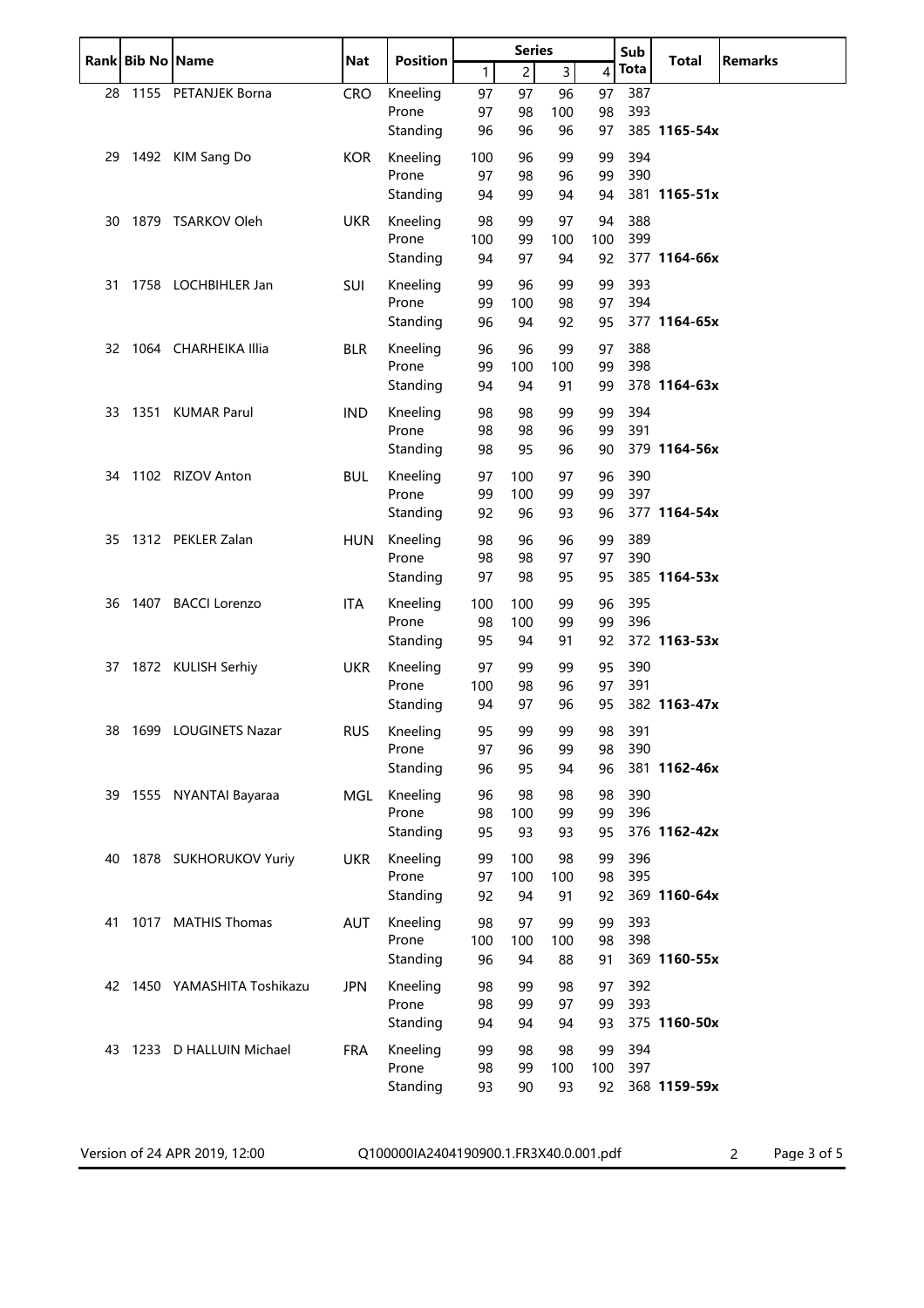|     | Rank Bib No Name |                             | <b>Nat</b> | <b>Position</b>   | <b>Series</b> |                |                | Sub       | <b>Total</b> | <b>Remarks</b> |  |
|-----|------------------|-----------------------------|------------|-------------------|---------------|----------------|----------------|-----------|--------------|----------------|--|
|     |                  |                             |            |                   | $\mathbf{1}$  | $\overline{c}$ | $\overline{3}$ | 4         | Tota         |                |  |
|     |                  | 44 1207 KIISK Meelis        | <b>EST</b> | Kneeling          | 97            | 98             | 96             | 99        | 390          |                |  |
|     |                  |                             |            | Prone             | 99            | 100            | 95             | 99        | 393          |                |  |
|     |                  |                             |            | Standing          | 94            | 95             | 94             | 93        |              | 376 1159-44x   |  |
| 45  |                  | 1169 HRCKULAK David         | <b>CZE</b> | Kneeling          | 99            | 99             | 97             | 96        | 391          |                |  |
|     |                  |                             |            | Prone             | 99            | 98             | 100            | 99        | 396          |                |  |
|     |                  |                             |            | Standing          | 96            | 92             | 89             | 94        |              | 371 1158-50x   |  |
| 46  |                  | 1472 CHOI Young Jeon        | <b>KOR</b> | Kneeling          | 96            | 98             | 98             | 97        | 389          |                |  |
|     |                  |                             |            | Prone             | 97            | 98             | 97             | 99        | 391          |                |  |
|     |                  |                             |            | Standing          | 95            | 92             | 95             | 95        |              | 377 1157-52x   |  |
| 47  |                  | 1314 SIDI Peter             | <b>HUN</b> | Kneeling          | 97            | 94             | 95             | 96        | 382          |                |  |
|     |                  |                             |            | Prone             | 98            | 99             | 98             | 97        | 392          |                |  |
|     |                  |                             |            | Standing          | 96            | 95             | 96             | 96        |              | 383 1157-50x   |  |
| 48  |                  | 1416 SUPPINI Marco          | ITA        | Kneeling          | 99            | 96             | 97             | 97        | 389          |                |  |
|     |                  |                             |            | Prone             | 97            | 97             | 99             | 97        | 390          |                |  |
|     |                  |                             |            | Standing          | 98            | 96             | 89             | 95        |              | 378 1157-42x   |  |
| 49  |                  | 1062 BUBNOVICH Vitali       |            | Kneeling          | 93            | 96             | 97             | 95        | 381          |                |  |
|     |                  |                             | <b>BLR</b> | Prone             | 98            | 98             | 98             | 98        | 392          |                |  |
|     |                  |                             |            | Standing          | 94            | 96             | 97             | 96        |              | 383 1156-59x   |  |
|     |                  |                             |            |                   |               |                |                |           |              |                |  |
| 50  |                  | 1190 OLSEN Steffen          | <b>DEN</b> | Kneeling<br>Prone | 97<br>99      | 98             | 100            | 98        | 393<br>399   |                |  |
|     |                  |                             |            | Standing          | 96            | 100<br>87      | 100<br>86      | 100<br>93 |              | 362 1154-65x   |  |
|     |                  |                             |            |                   |               |                |                |           |              |                |  |
| 51. |                  | 1689 FETISOV Vladislav      | <b>RUS</b> | Kneeling          | 95            | 98             | 99             | 98        | 390          |                |  |
|     |                  |                             |            | Prone             | 98            | 97             | 100            | 98        | 393          | 371 1154-56x   |  |
|     |                  |                             |            | Standing          | 97            | 90             | 94             | 90        |              |                |  |
|     |                  | 52 1756 DUERR Christoph     | <b>SUI</b> | Kneeling          | 97            | 99             | 96             | 98        | 390          |                |  |
|     |                  |                             |            | Prone             | 98            | 100            | 99             | 99        | 396          |                |  |
|     |                  |                             |            | Standing          | 96            | 89             | 92             | 90        |              | 367 1153-43x   |  |
|     |                  | 53 1598 NORDHAGEN Vegard    | <b>NOR</b> | Kneeling          | 96            | 96             | 96             | 99        | 387          |                |  |
|     |                  |                             |            | Prone             | 99            | 100            | 98             | 98        | 395          |                |  |
|     |                  |                             |            | Standing          | 95            | 93             | 92             | 89        |              | 369 1151-45x   |  |
|     |                  | 54 1806 TORTUNGPANICH Napis | THA        | Kneeling          | 96            | 98             | 94             |           | 94 382       |                |  |
|     |                  |                             |            | Prone             | 98            | 98             | 97             | 96        | 389          |                |  |
|     |                  |                             |            | Standing          | 94            | 98             | 96             | 92        |              | 380 1151-41x   |  |
|     |                  | 55 1157 TOMASEVIC Denis     | <b>CRO</b> | Kneeling          | 91            | 95             | 91             | 98        | 375          |                |  |
|     |                  |                             |            | Prone             | 98            | 99             | 98             | 99        | 394          |                |  |
|     |                  |                             |            | Standing          | 94            | 97             | 95             | 93        |              | 379 1148-46x   |  |
|     |                  | 56 1747 STEFANOVIC Milutin  | <b>SRB</b> | Kneeling          | 95            | 95             | 94             | 98        | 382          |                |  |
|     |                  |                             |            | Prone             | 95            | 97             | 99             | 96        | 387          |                |  |
|     |                  |                             |            | Standing          | 96            | 96             | 95             | 92        |              | 379 1148-36x   |  |
|     |                  | 57 1779 MADSEN Marcus       | <b>SWE</b> | Kneeling          | 95            | 95             | 92             | 98        | 380          |                |  |
|     |                  |                             |            | Prone             | 100           | 97             | 98             | 98        | 393          |                |  |
|     |                  |                             |            | Standing          | 96            | 94             | 93             | 91        |              | 374 1147-37x   |  |
|     |                  | 58 1356 RAJPUT Sanjeev      | <b>IND</b> | Kneeling          | 93            | 97             | 99             | 99        | 388          |                |  |
|     |                  |                             |            | Prone             | 99            | 99             | 100            | 100       | 398          |                |  |
|     |                  |                             |            | Standing          | 87            | 87             | 93             | 92        |              | 359 1145-55x   |  |
|     |                  | 59 1440 OKADA Naoya         | <b>JPN</b> | Kneeling          | 98            | 96             | 97             | 96        | 387          |                |  |
|     |                  |                             |            | Prone             | 97            | 97             | 97             | 98        | 389          |                |  |
|     |                  |                             |            | Standing          | 90            | 91             | 90             | 94        |              | 365 1141-38x   |  |
|     |                  |                             |            |                   |               |                |                |           |              |                |  |
|     |                  |                             |            |                   |               |                |                |           |              |                |  |

Version of 24 APR 2019, 12:00 Q100000IA2404190900.1.FR3X40.0.001.pdf 2 Page 4 of 5